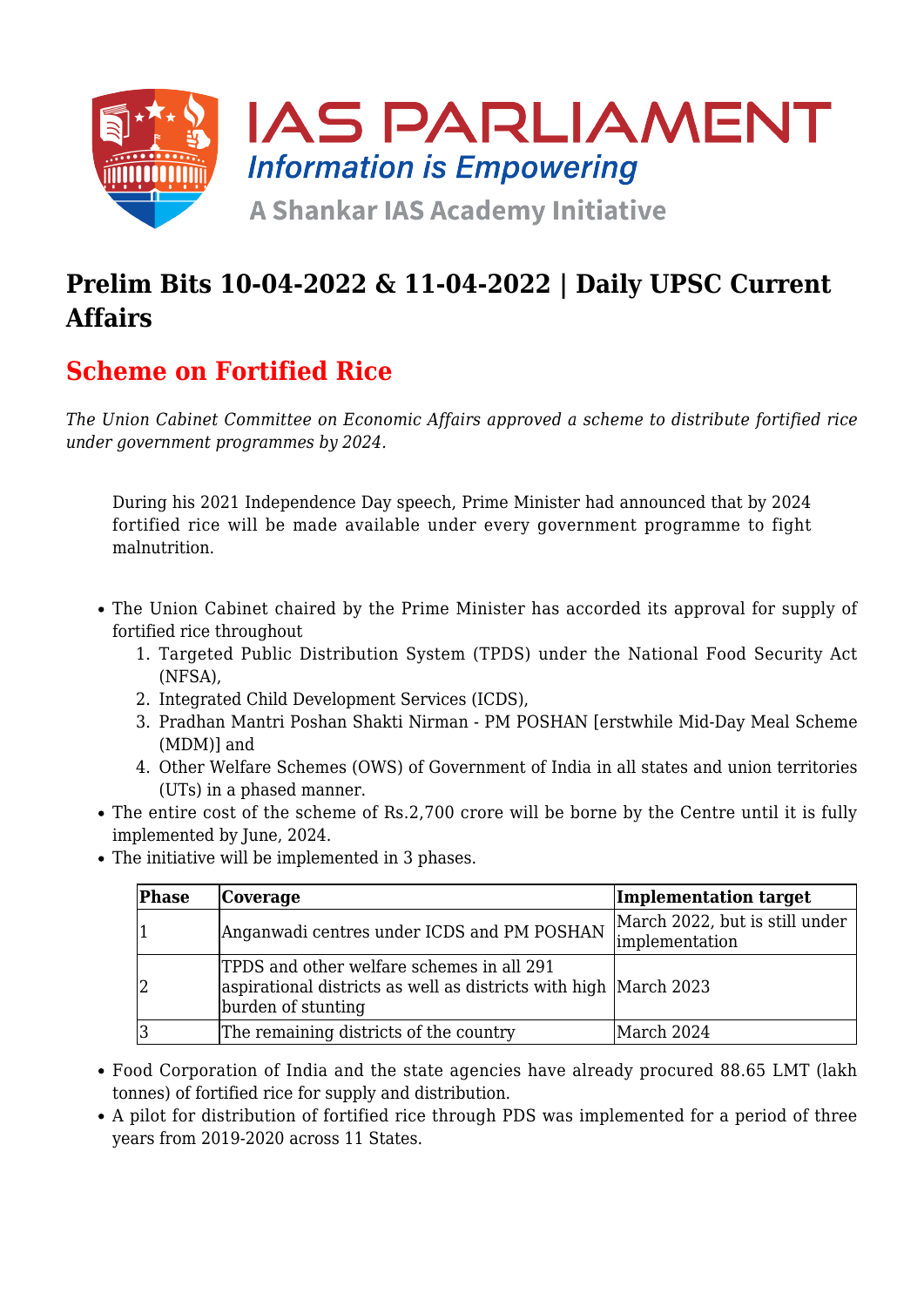### **Fortification**

- Food Safety & Standards Authority of India (FSSAI) defines fortification as **deliberately increasing** the content of essential **micronutrients** in a food so as
	- 1. To improve the nutritional quality of food and
	- 2. To provide public health benefit with minimal risk to health.
- **Technologies** Various technologies are available to add micronutrients to regular rice, such as coating, dusting, and 'extrusion'.
- The last mentioned involves the production of fortified rice kernels (FRKs) from a mixture using an 'extruder' machine.
- Considered to be the best technology for India, it involves blending fortified rice kernels with regular rice to produce fortified rice.
- **Working of Extrusion Technology** Dry rice flour is mixed with a premix of micronutrients, and water is added to this mixture.
- The mixture is passed through a twin-screw extruder with heating zones, which produces kernels similar in shape and size to rice.
- These kernels are dried, cooled, and packaged for use. FRK has a shelf life of at least 12 months.

According to the Food Ministry, every second woman in the country is anaemic and every third child is stunted.

- **Guidelines** As per guidelines of the Ministry of Consumer Affairs, Food and Public Distribution, the shape and size of the fortified rice kernel should "resemble the normal milled rice as closely as possible".
- According to the guidelines, the length and breadth of the grain should be 5 mm and 2.2 mm respectively.
- 10 g of FRK must be blended with 1 kg of regular rice.
- **FSSAI Norms** According to FSSAI norms, 1 kg of fortified rice will contain the following: iron (28 mg-42.5 mg), folic acid (75-125 microgram), and vitamin B-12 (0.75-1.25 microgram).
- Rice may also be fortified with zinc  $(10 \text{ mg}-15 \text{ mg})$ , vitamin A  $(500-750 \text{ microgram RE})$ , vitamin B-1 (1 -1.5 mg), vitamin B-2 (1.25 -1.75 mg), vitamin B-3 (12.5 -20 mg) and vitamin B-6 (1.5 -2.5 mg) per kg.
- To know more about Fortification of Rice, [click here.](https://www.iasparliament.com/current-affairs/prelim-bits-15-08-2021-16-08-2021-upsc-daily-current-affairs)

#### **Reference**

- 1. [https://www.thehindu.com/news/national/cabinet-approves-distribution-of-fortified-rice-across](https://www.thehindu.com/news/national/cabinet-approves-distribution-of-fortified-rice-across-schemes/article65303222.ece)[schemes/article65303222.ece](https://www.thehindu.com/news/national/cabinet-approves-distribution-of-fortified-rice-across-schemes/article65303222.ece)
- 2. <https://indianexpress.com/article/explained/what-is-fortified-rice-how-is-it-prepared-7860432/>
- 3. [https://swarajyamag.com/news-brief/cabinet-approves-distribution-of-fortified-rice-across-the-c](https://swarajyamag.com/news-brief/cabinet-approves-distribution-of-fortified-rice-across-the-country) [ountry](https://swarajyamag.com/news-brief/cabinet-approves-distribution-of-fortified-rice-across-the-country)

## **Status of India's Coastline**

*The Ministry of Earth Sciences informed the Lok Sabha about the status of the coastline of the Indian mainland.*

The National Centre for Coastal Research (NCCR) is monitoring shoreline erosion since 1990 using remote sensing data & GIS mapping techniques.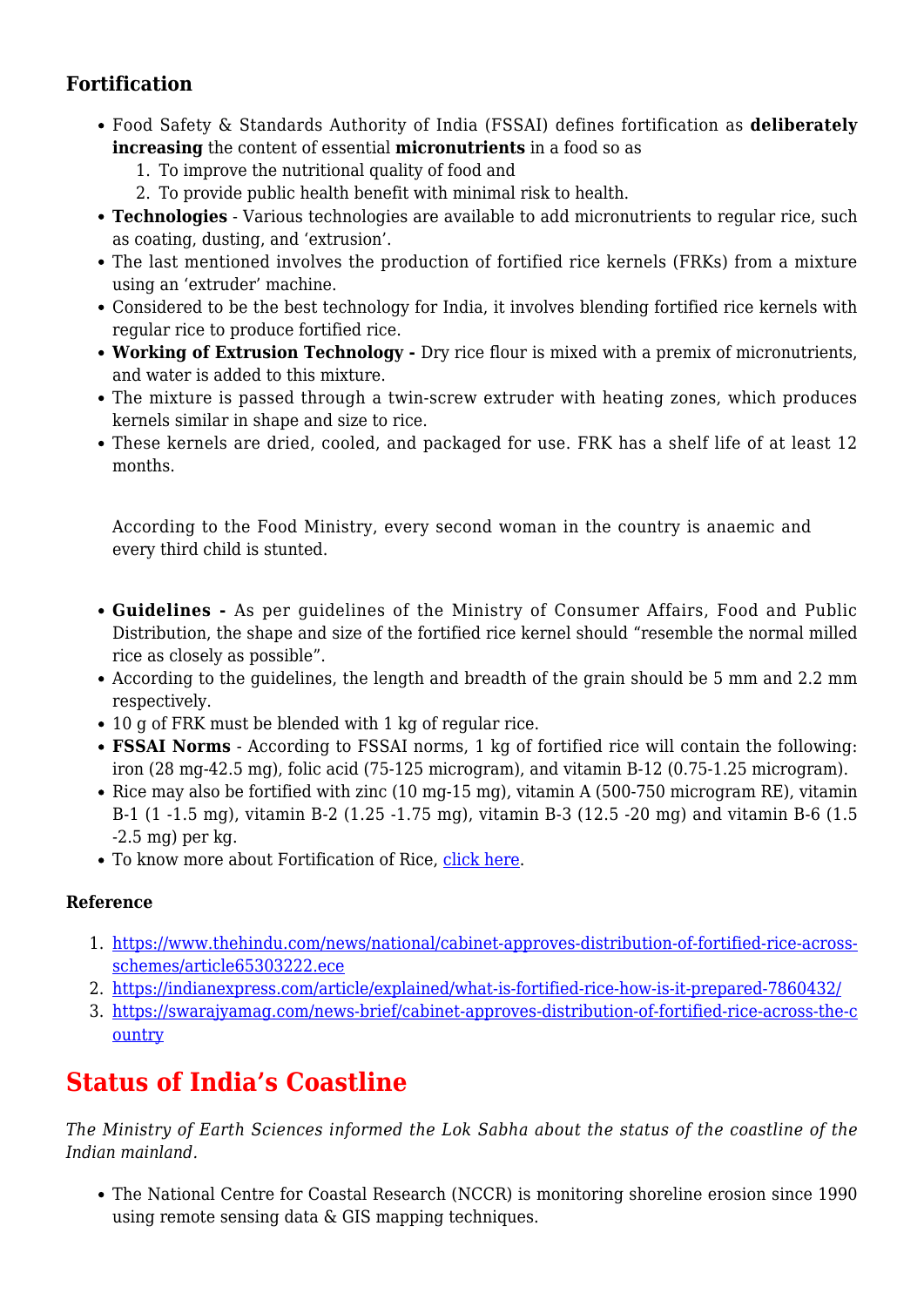- [Chennai-based NCCR is an attached office of the Ministry of Earth Sciences (MoES). To know more about the NCCR, [click here.](https://www.iasparliament.com/current-affairs/prelim-bits-21-10-2018)]
- About 6,907.18 km long Indian coastline of mainland has been analysed from 1990 to 2018.
- Of the 6,907.18-km-long coastline of the Indian mainland,
	- a. 34% is under varying degrees of erosion,
	- b. 26% is of an accreting nature, and
	- c. The remaining 40% is in a stable state.
- In terms of percentage, **West Bengal,** which is located on the eastern coast of the country with a 534.35-km-long coastline, suffered erosion along about 60.5% of the coast over the period from 1990 to 2018.
- This is followed by **Kerala** on the west coast, which has 592.96 km of coastline and 46.4% of it faced erosion.
- Tamil Nadu, with a coastline of 991.47 km, recorded erosion along 42.7% of it.
- Gujarat, with the longest coastline of 1,945.6 km, recorded erosion along 27.06% of it.
- In the Union Territory of Puducherry, with a 41.66-km-long coastline, about 56.2% of its coast recorded erosion.

Indian National Centre for Ocean Information Services (INCOIS), an organisation under the MoES, has prepared an atlas of Coastal Vulnerability Index (CVI) maps for the entire coastline of India at a 1:100000 scale.

### **Policy on displacement**

- The 15th Finance Commission had recommended the creation of a
	- a. National Disaster Risk Management Fund (NDRMF) and State Disaster Risk Management Fund (SDRMF) comprising a mitigation fund at the national and State levels (NDMF/SDMF) &
	- b. A response fund at the national and state levels for the award period from 2021-22 to 2022-26.
- The Commission has also made specific recommendations for 'Mitigation Measures to Prevent Erosion' under NDMF and 'Resettlement of Displaced People Affected by Erosion' under NDRF.

#### **Reference**

[https://www.thehindu.com/todays-paper/tp-national/bengal-coast-faces-most-erosion/article6531004](https://www.thehindu.com/todays-paper/tp-national/bengal-coast-faces-most-erosion/article65310043.ece) [3.ece](https://www.thehindu.com/todays-paper/tp-national/bengal-coast-faces-most-erosion/article65310043.ece)

# **Standing Deposit Facility**

*While retaining the Fixed Reverse Repo Rate at 3.35%, the Reserve Bank of India (RBI) introduced the Standing Deposit Facility (SDF) at an interest rate of 3.75% to absorb excess liquidity to control inflation.*

- The Standing Deposit Facility (SDF) is introduced nearly 8 years after the **Patel Committee** propagated an independent, transparent, non-collateralized concurrent offering.
- It will allow the banks to park their excess funds but without **any collateral** from RBI.
- It will be set at 25 basis points below the policy rate (Repo rate).
- The SDF will **replace the Fixed Rate Reverse Repo** (FRRR) as the floor of the Liquidity Adjustment Facility corridor.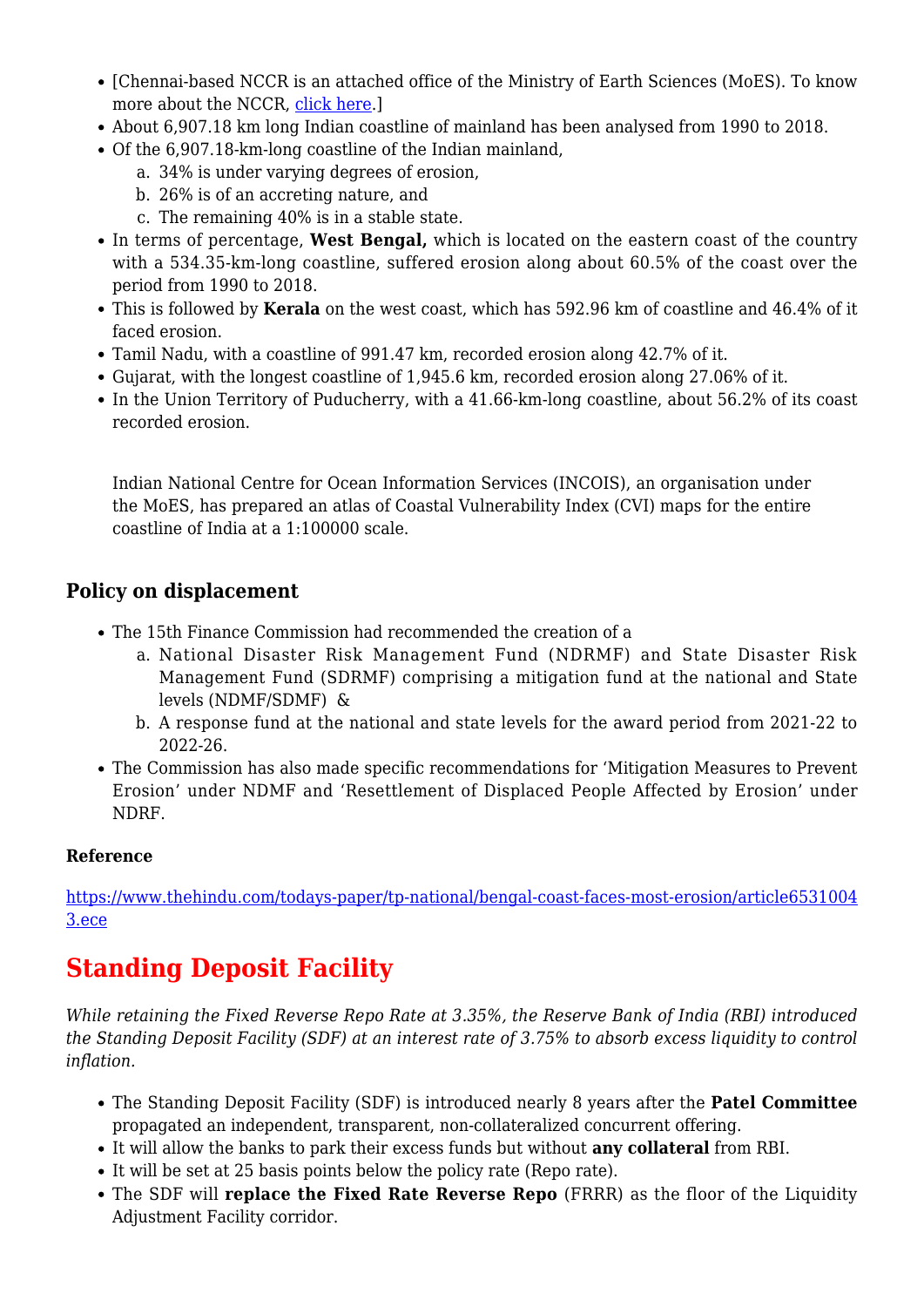- **No collateral** In 2018, the amended **Section 17 of the RBI Act** empowered the RBI to introduce the SDF - an additional tool for absorbing liquidity without any collateral.
- By removing the binding collateral constraint on the RBI, the SDF strengthens the operating framework of monetary policy.
- Since the SDF comes with the conditionality of no collateral of G-secs to be given by the RBI to banks, it will free up securities from Statutory Liquidity Ratio (SLR) holdings of banks.
- This will thus result in lowering of excess SLR holdings and will lead to an increase in demand for bond
- **Role of SDF** The main purpose of SDF is to reduce the excess liquidity of Rs 8.5 lakh crore in the system, and control inflation.
- It will be **applicable to overnight deposits** at this stage.
- It would, however, retain the flexibility to **absorb liquidity of longer tenors** as and when the need arises, with appropriate pricing.
- The SDF is also a financial stability tool in addition to its role in liquidity management.
- With the Marginal Standing Facility (MSF) at the upper end of the policy corridor at 4.25%, the SDF will make up the duo of standing facilities – one to absorb and the other to inject liquidity.

#### **Reference**

- 1. [https://indianexpress.com/article/explained/everyday-explainers/what-is-standing-deposit-facilit](https://indianexpress.com/article/explained/everyday-explainers/what-is-standing-deposit-facility-7859803/) [y-7859803/](https://indianexpress.com/article/explained/everyday-explainers/what-is-standing-deposit-facility-7859803/)
- 2. [https://www.financialexpress.com/economy/rbi-launches-standing-deposit-facility-at-3-75/2486](https://www.financialexpress.com/economy/rbi-launches-standing-deposit-facility-at-3-75/2486281/) [281/](https://www.financialexpress.com/economy/rbi-launches-standing-deposit-facility-at-3-75/2486281/)
- 3. [https://economictimes.indiatimes.com/news/economy/policy/standing-deposit-facility-to-be-the](https://economictimes.indiatimes.com/news/economy/policy/standing-deposit-facility-to-be-the-new-floor-for-policy-rates/articleshow/90728631.cms)[new-floor-for-policy-rates/articleshow/90728631.cms](https://economictimes.indiatimes.com/news/economy/policy/standing-deposit-facility-to-be-the-new-floor-for-policy-rates/articleshow/90728631.cms)

## **Weapons of Mass Destruction Bill 2022**

*The Weapons of Mass Destruction and their Delivery Systems (Prohibition of Unlawful Activities) Amendment Bill, 2022 has been unanimously passed in Lok Sabha.*

- The Bill seeks to amend the Weapons of Mass Destruction and their Delivery Systems (Prohibition of Unlawful Activities) Act, 2005.
- The 2005 Act prohibited the manufacturing, transport, and transfer of weapons of mass destruction, and their means of delivery.
- It will be amended to provide against the financing of proliferation of weapons of mass destruction and their delivery systems in line with India's international obligations.
- **Definition** India's 2005 WMD Act defines the Biological weapons and Chemical weapons.
- "Biological weapons" are
	- 1. Microbial or other biological agents, or toxins of types and in quantities that have no justification for prophylactic, protective or other peaceful purposes; and
	- 2. Weapons, equipment or delivery systems specially designed to use such agents or toxins for hostile purposes or in armed conflict.
- "Chemical weapons" are
	- 1. Toxic chemicals and their precursors except where used for peaceful, protective, and certain specified military and law enforcement purposes;
	- 2. Munitions and devices specifically designed to cause death or other harm through the toxic properties of those toxic chemicals; and
	- 3. Any equipment specifically designed for use in connection with the employment of these munitions and devices.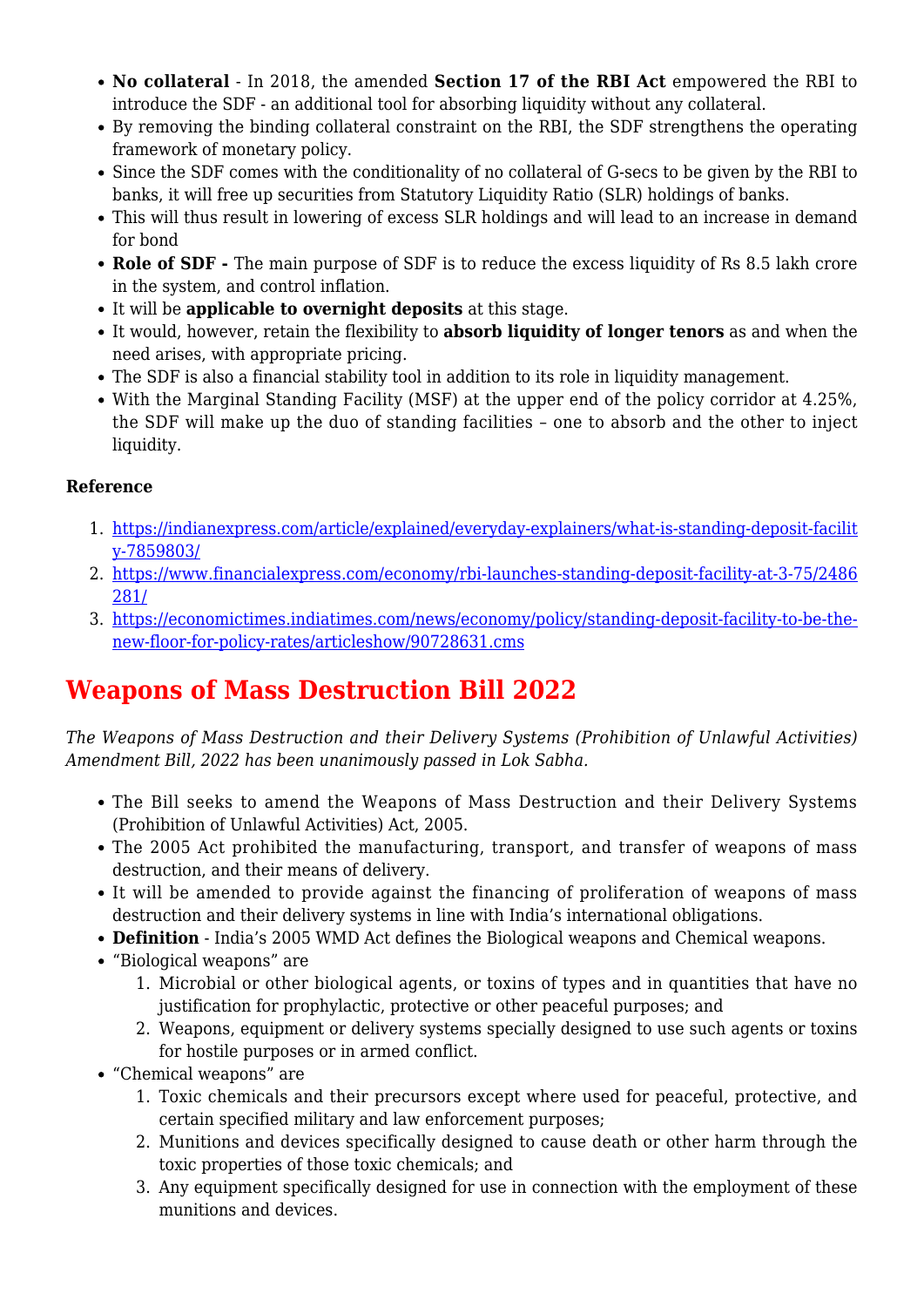### **History of WMD**

- The expression 'Weapon of Mass Destruction' (WMD) is usually considered to have been used first by the leader of the Church of England, the Archbishop of Canterbury, in 1937.
- It was used to refer to the aerial bombing of civilians in the Basque town of Guernica by German and Italian fascists in support of General Franco during the Spanish Civil War.
- It refers to something that is capable of inflicting mass casualties and/or destroying or rendering high-value assets as useless.
- While there is no single, authoritative definition of a WMD in international law, the expression is usually understood to cover nuclear, biological, and chemical (NBC) weapons.

#### **Control over use of WMDs**

The use of chemical, biological, and nuclear weapons is regulated by a number of international treaties and agreements.

| <b>Treaties and Agreements</b>              | Purpose                                                                              |
|---------------------------------------------|--------------------------------------------------------------------------------------|
| Geneva Protocol, 1925                       | Banned the use of chemical and biological weapons                                    |
|                                             | Biological Weapons Convention, 1972 Put comprehensive bans on the biological weapons |
|                                             | Chemical Weapons Convention, 1992 Put comprehensive bans on the chemical weapons     |
| Nuclear Non-Proliferation Treaty<br>(NPT)   | Regulates the use and proliferation of nuclear<br>weapons.                           |
| Comprehensive Test Ban Treaty<br>$ $ (CTBT) | Regulates the use and proliferation of nuclear<br>weapons.                           |

- India has signed and ratified both the Biological Weapons Convention and Chemical Weapons Convention.
- There are very few non-signatory countries to these treaties, even though several countries have been accused of non-compliance.

#### **Reference**

- 1. [https://indianexpress.com/article/explained/everyday-explainers/explained-weapons-of-mass-de](https://indianexpress.com/article/explained/everyday-explainers/explained-weapons-of-mass-destruction-law-amendment-7856169/) [struction-law-amendment-7856169/](https://indianexpress.com/article/explained/everyday-explainers/explained-weapons-of-mass-destruction-law-amendment-7856169/)
- 2. [https://www.sciencedirect.com/topics/social-sciences/weapon-of-mass-destruction#:~:text=of](https://www.sciencedirect.com/topics/social-sciences/weapon-of-mass-destruction#:~:text=of%20Mass%20Destruction-,A%20weapon%20of%20mass%20destruction%20(WMD)%20is%20something%20capable%20of,be%20used%20as%20a%20WMD) [%20Mass%20Destruction-](https://www.sciencedirect.com/topics/social-sciences/weapon-of-mass-destruction#:~:text=of%20Mass%20Destruction-,A%20weapon%20of%20mass%20destruction%20(WMD)%20is%20something%20capable%20of,be%20used%20as%20a%20WMD) [,A%20weapon%20of%20mass%20destruction%20\(WMD\)%20is%20something%20capable%20](https://www.sciencedirect.com/topics/social-sciences/weapon-of-mass-destruction#:~:text=of%20Mass%20Destruction-,A%20weapon%20of%20mass%20destruction%20(WMD)%20is%20something%20capable%20of,be%20used%20as%20a%20WMD) [of,be%20used%20as%20a%20WMD](https://www.sciencedirect.com/topics/social-sciences/weapon-of-mass-destruction#:~:text=of%20Mass%20Destruction-,A%20weapon%20of%20mass%20destruction%20(WMD)%20is%20something%20capable%20of,be%20used%20as%20a%20WMD).
- 3. <https://www.britannica.com/technology/weapon-of-mass-destruction> d

## **QS World University Rankings 2022**

*Recently, the QS World University Rankings 2022 was released by the Quacquarelli Symonds (QS).*

- Started in 2004, the QS World University Rankings is an **annual** publication of university rankings.
- Featuring 1,300 Universities from around the world, the university rankings of the year 2022 is the largest of the rankings.
- **Methodology** Each institution has been assessed according to the following six metrics:
	- 1. Academic Reputation (40%)
	- 2. Employer Reputation (10%)
	- 3. Faculty/Student Ratio (20%)